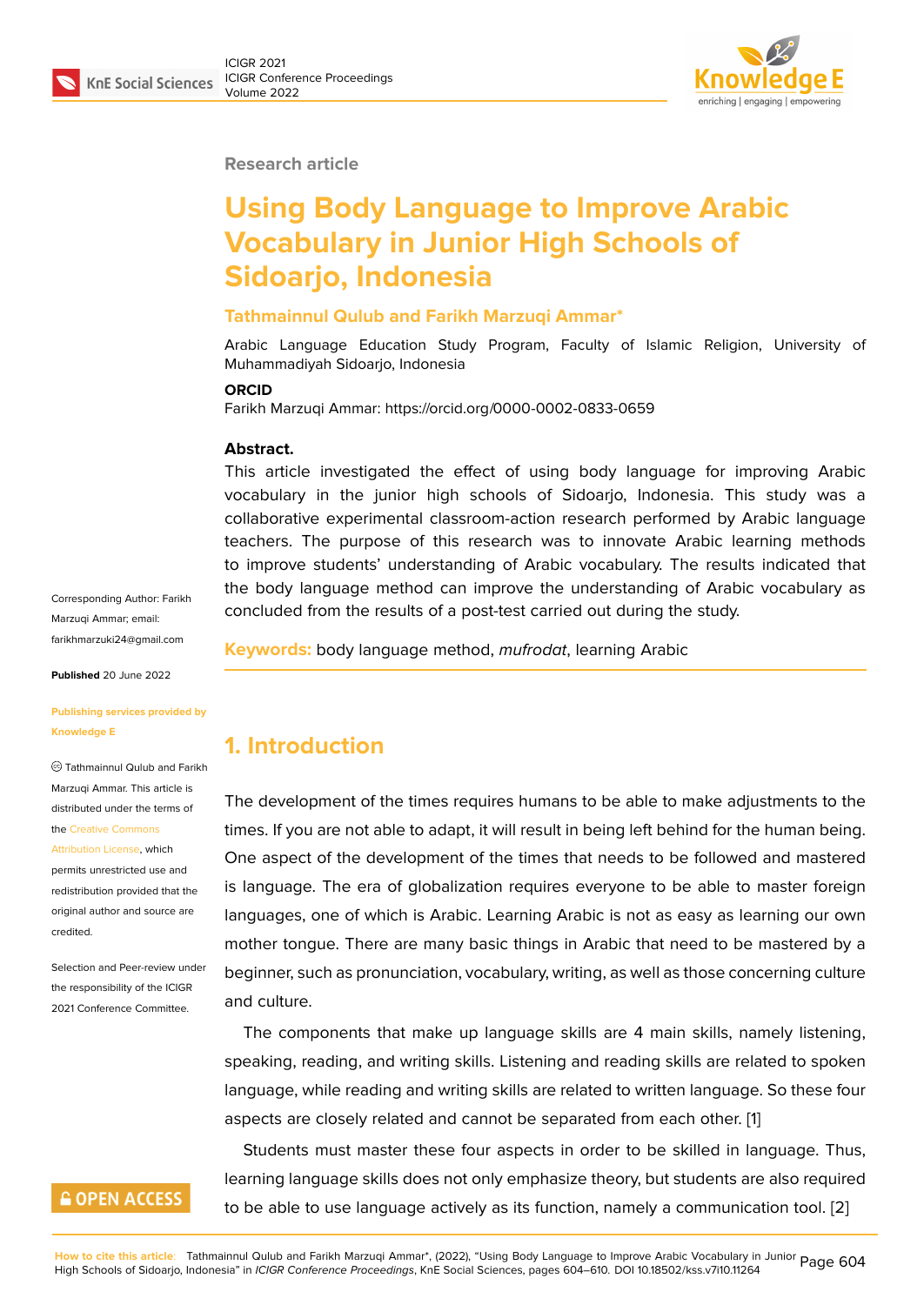An important component in Arabic is *mufrodat. Mufrodat* or what is defined as vocabulary is one of the most important aspects of mastering a language, including Arabic. *Mufrodat* is a collection of words that can be formed into a sentence and then this sentence is used as a means of communication. Communication carried out by a person with the use of appropriate and adequate vocabulary shows the quality of intelligence and the level of education of the speaker of the language. [3] Understanding of textual or contextual information and fluency in speaking depend a lot on vocabulary mastery. [4] Mufrodat has many types, therefore a teacher must be good at choosing the right learning method or technique to make it easier for students to m[em](#page-6-1)orize *mufrodat.* With sufficient mastery of *mufrodat* , students can follow Arabic learning more easily.

Body l[an](#page-6-2)guage in psychology is called sign language. In social life, humans do not only communicate with words or *verbal communication* , in fact, in every word they speak, there are bodily cues or *nonverbal communication* that they convey, such as eye movements, changes in body position, hand gestures and facial expressions. that can be caught and understood by the listener or not. This aspect of body language in psychology is called *Kinesics.* [5] And this knowledge can help a psychologist understand the condition of his client that he does not convey in words. Body language is closely related to cultural codes. Each nation has its own icon or signal code to convey the message. If the speaker and lis[te](#page-6-3)ner do not understand each other, the message will be difficult to convey.

Language is the main tool for communication. Based on the means, language is divided into two, namely verbal and non-verbal language both use words as a means of expression. In addition, there are also languages that do not use words as a means of expression, which are called sign language or body language. [6]

Body language is closely related to cultural codes. [7] Each nation has its own icon or signal code to convey the message. If the speaker and listener do not understand each other, the message will be difficult to convey. On the other [ha](#page-6-4)nd, if both parties understand each other, the message to be conveyed [wi](#page-6-5)ll be understood more quickly than if it was conveyed in words.

Based on what has been discussed above, body language has advantages that can be used and utilized in classroom learning, such as being able to convey messages with body movements only and it only takes a short time for speakers and listeners to understand each other's messages if they have cultural similarities. This can benefit students because at their age who are still actively moving, the body language method becomes a fun method that can raise their enthusiasm for learning, especially with the same knowledge and cultural customs, this situation will make the material can be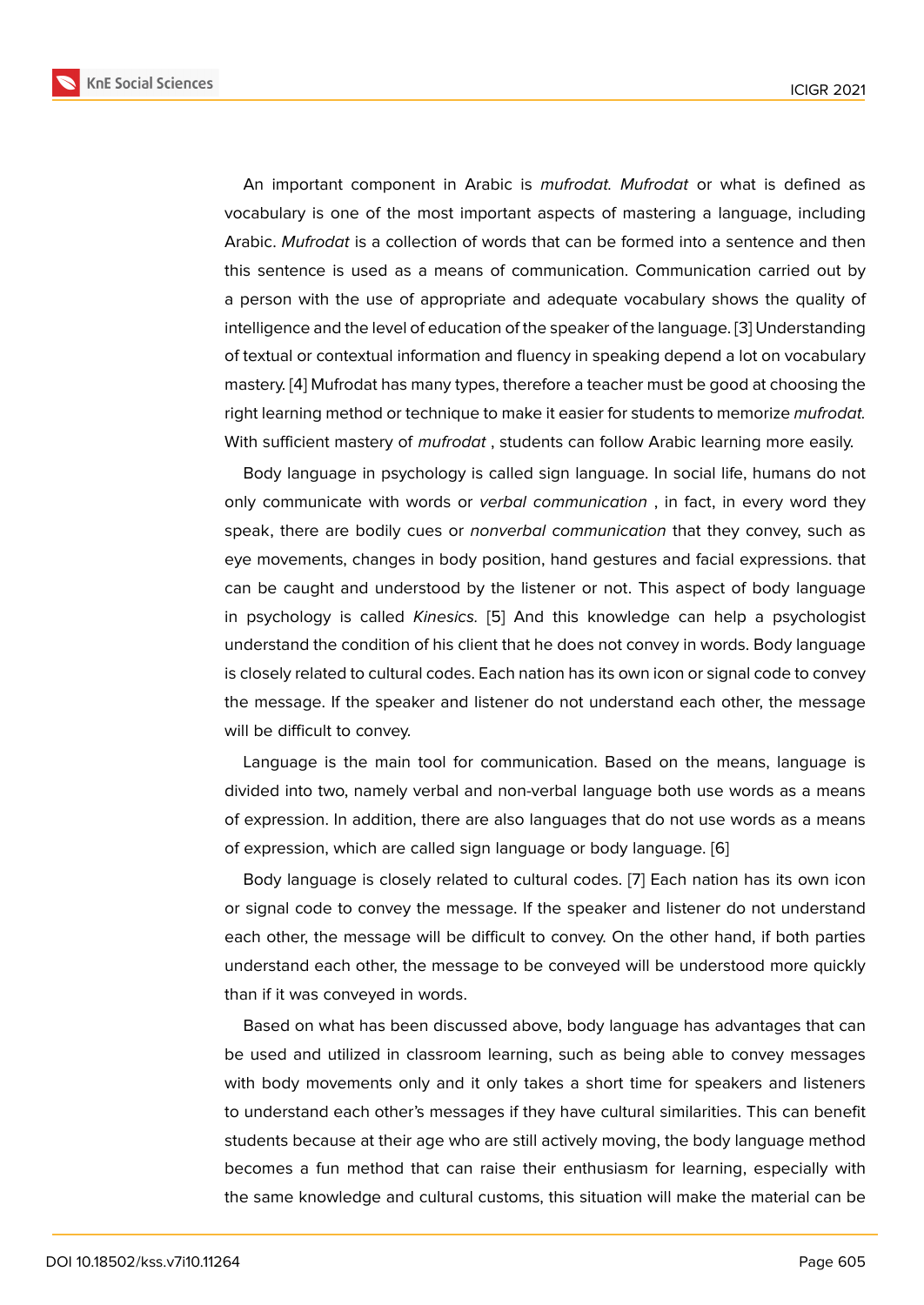conveyed more quickly but memorable. In this study, the body language method will focus on increasing students' understanding of *mufrodat* (Arabic vocabulary).

# **2. METHOD**

The researcher determines that the type of this research is CAR or classroom action research which is carried out to improve and improve practical quality with systematic action research. This research is a classroom action research which the scope of the problem comes from the problems in the classroom. [8]

The characteristics of this classroom action research are collaborative characteristics, namely the realization of a collaboration with other parties with the researcher, such as: superiors, colleagues or colleagues. [9] In this ca[se](#page-6-6), the supervisors and peers in question are principals and subject teachers.

Based on the problem formulation of this research, the researcher determines that this type of research is classroom action res[ear](#page-6-7)ch whose implementation aims to improve or improve the quality of learning with a systematic method. [10]

## **3. RESULTS AND DISCUSSION**

Researchers conducted research using body language methods to improve students' understanding of Arabic vocabulary in class 7D SMPIT Darul Fikri. This research consists of two cycles, each cycle is carried out in 2 hours of lessons, and each lesson is 35 minutes. In each cycle there are 4 stages: planning, implementation, observation and reflection. Before starting the cycle, the research begins with a pre-test which aims to determine the level of understanding of students before conducting the research.

**3.1. The process of applying the body language method to improve the understanding of students ' mufrodat grade 7D SMPIT Darul Fikri Sidoarjo**

#### **3.1.1. Pre test**

Before planning the lesson, the researcher studied the conditions and situations of the 7D SMPIT Darul Fikri class starting from the characters, habits, likes and dislikes in learning as well as students' understanding of Arabic vocabulary. To measure their level of understanding of Arabic vocabulary, the researchers conducted a pre-test in the form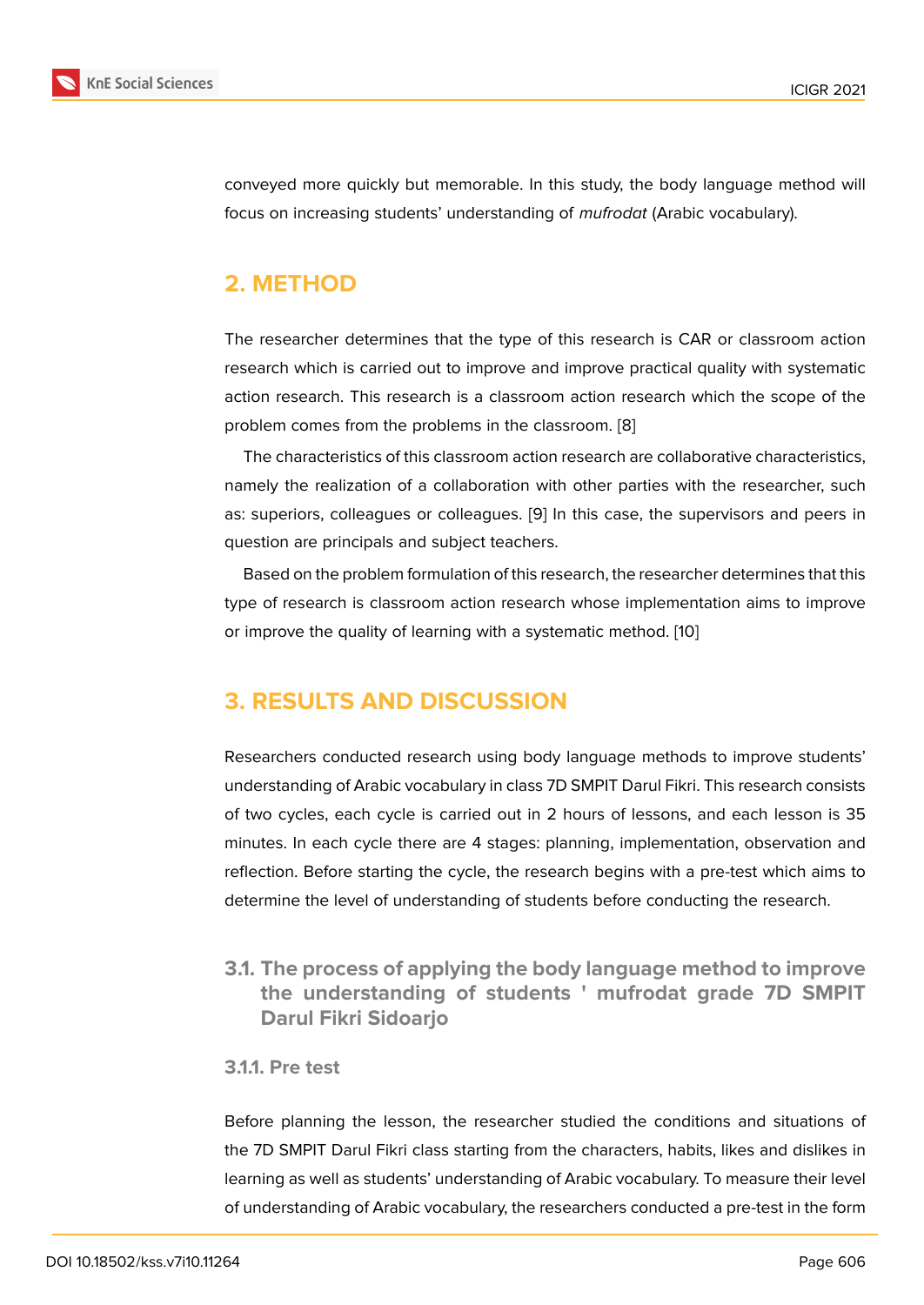

of a written test. Students are asked to write down the Arabic meaning of the 10 pictures in the question. After all 7D class students completed the questions, the researcher got the results of each student's score from the question that the students' understanding in interpreting vocabulary into Arabic was still very low, with a total score of 1170 out of 20 students, which means the average value of all students is 58.5. It was also proven that only 3 people were able to achieve learning completeness scores. This shows that only 15% of all 7D grade students can understand and interpret vocabulary well. Based on this statement, a cycle I learning plan was made.

#### **3.1.2. Cycle I**

After seeing the results of the pre-test, the researcher planned the first cycle of learning which also went through 4 stages: planning, implementation, observation and reflection. After the implementation of learning by applying the body language method, the researcher conducted a post-test to be used as observation material.

The results of the post-test cycle I showed that there had been an increase in the understanding of Arabic vocabulary for grade 7D after carrying out learning by applying the body language learning method. This is indicated by the average value of the class which was initially at a value of 58.5 to 70.5. In addition, it is also shown from the percentage of students who have completed learning, which was initially only 15% to 60%. However, this result cannot be declared successful, because according to school regulations, the percentage of classical completeness is 80%, so even though there is a significant increase, this study has not yet achieved success, for this reason it is necessary to improve learning in cycle II.

From the results of these observations, the researchers found several points of shortcomings that must be corrected in cycle II, namely:

- 1. Researchers are not able to process the class well
- 2. Researchers do not maximize all students to actively participate in learning
- 3. Researchers are less creative in determining the technical application of the body language method
- 4. Researchers have not achieved classical completeness, namely 80%

In addition to the shortcomings above, the researcher also found several advantages that must be maintained in cycle II, namely: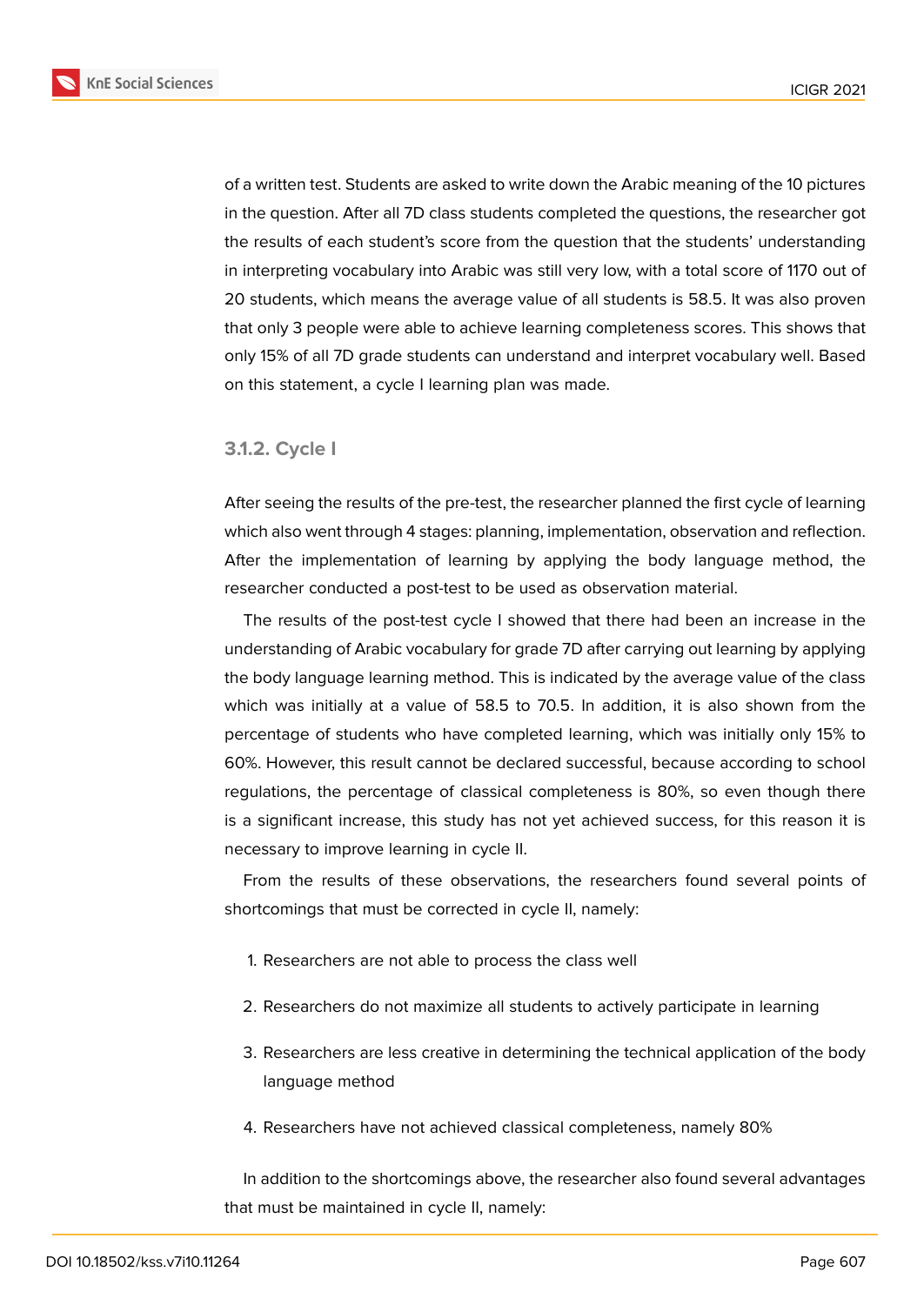

- 1. Researchers conduct questions and answers in the middle of learning, which is useful to ensure that all students receive the material well
- 2. Researchers are able to create a pleasant atmosphere so as to bring a new spirit in learning Arabic
- 3. Researchers use the body language method that is easy to implement in providing Arabic vocabulary material
- 4. The increase in the average value of the class during the pre-test was 58.5 with a percentage of classical completeness of 15% to 70.5 with a percentage of classical completeness of 60% during the post-test

#### **3.1.3. Cycle II**

In cycle II, researchers focused more on efforts to increase research success by correcting errors and deficiencies in cycle I. Not unlike the learning method in cycle I, researchers continued to apply the body language method in cycle II by modifying the technique to correct deficiencies in cycle I. I.

Not different from the first cycle of research, the researcher also conducted a posttest to determine the increase in understanding of 7D grade students *' mufrodat .* The results of the post-test showed that in the post-test cycle II, the 7D class students of SMPIT Darul Fikri were able to answer the questions well. It is evident from the number of grades that reach 1690, and the class average is 84.5. In addition, out of 20 students only 3 people have not achieved the grades, resulting in a percentage of students who have completed 85% of learning.

#### **3.2. The conclusion of the application of the body language method to improve the understanding of students in grade 7D at SMPIT Darul Fikri Sidoarjo based on the results of the study**

Based on the results of observations and data on student learning outcomes in cycle II, it can be concluded that the things that caused the lack of achievement of student learning mastery in cycle I have been able to be improved in cycle II so that the average value generated is 84.5, which is a score of 84.5. This has reached more than the minimum completeness criterion value, which is 75. In addition, the percentage of students who complete learning is also quite satisfactory, namely 85%.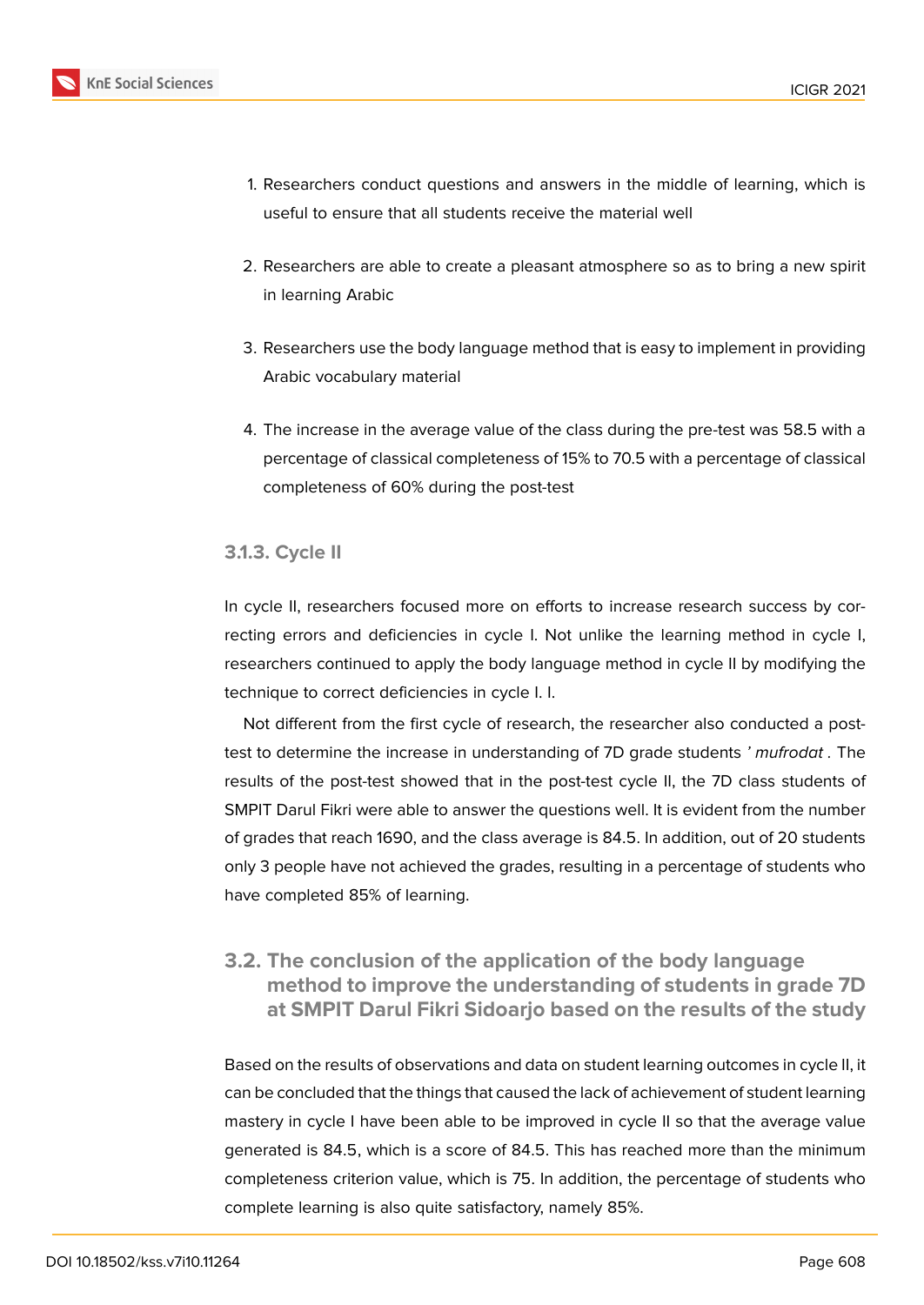

The above shows that the application of the body language method is able to overcome students' learning difficulties and improve understanding of Arabic vocabulary for 7C grade students of SMPIT Darul Fikri.

Based on the results of this reflection in cycle II, it can be decided that researchers do not need to carry out or continue research in the next cycle. This is due to the average value and percentage of classical completeness of students who have reached the minimum criteria for completeness that have been determined.

## **4. CONCLUSION**

The implementation of the pre-cycle, cycle I and cycle II resulted in the following notes and conclusions:

- 1. After being examined from pre-cycle to cycle II, it can be stated that there has been an increase in the learning outcomes of class 7C students of SMPIT Darul Fikri. In the pre-cycle, only 3 students achieved the minimum completeness criteria, which means that only 15% of all students were declared complete. In the first cycle, students who achieved the minimum completeness criteria score increased to 12 children, but that means that 60% of all participants have completed learning. Based on school regulations, this figure has not reached classical completeness. In cycle II, the researcher finally noted that 17 students had achieved the minimum completeness criteria score, which means that the percentage of students who completed learning reached 85%. This shows that the 7C grade students have succeeded in achieving the criteria for classical learning completeness, so the research is declared sufficient to reach cycle II and does not need to continue to the next cycle.
- 2. The application of the body method applied in learning Arabic is able to improve students' understanding of Arabic vocabulary. In addition, this method is able to change the atmosphere of learning Arabic which initially seemed formal and serious to be interesting and fun. This makes students feel comfortable and enjoy learning, making it easier for students to receive and absorb material well.

### **Acknowledgement**

Authors thanks to Universitas Muhammadiyah Sidoarjo for fund and supporting this research.